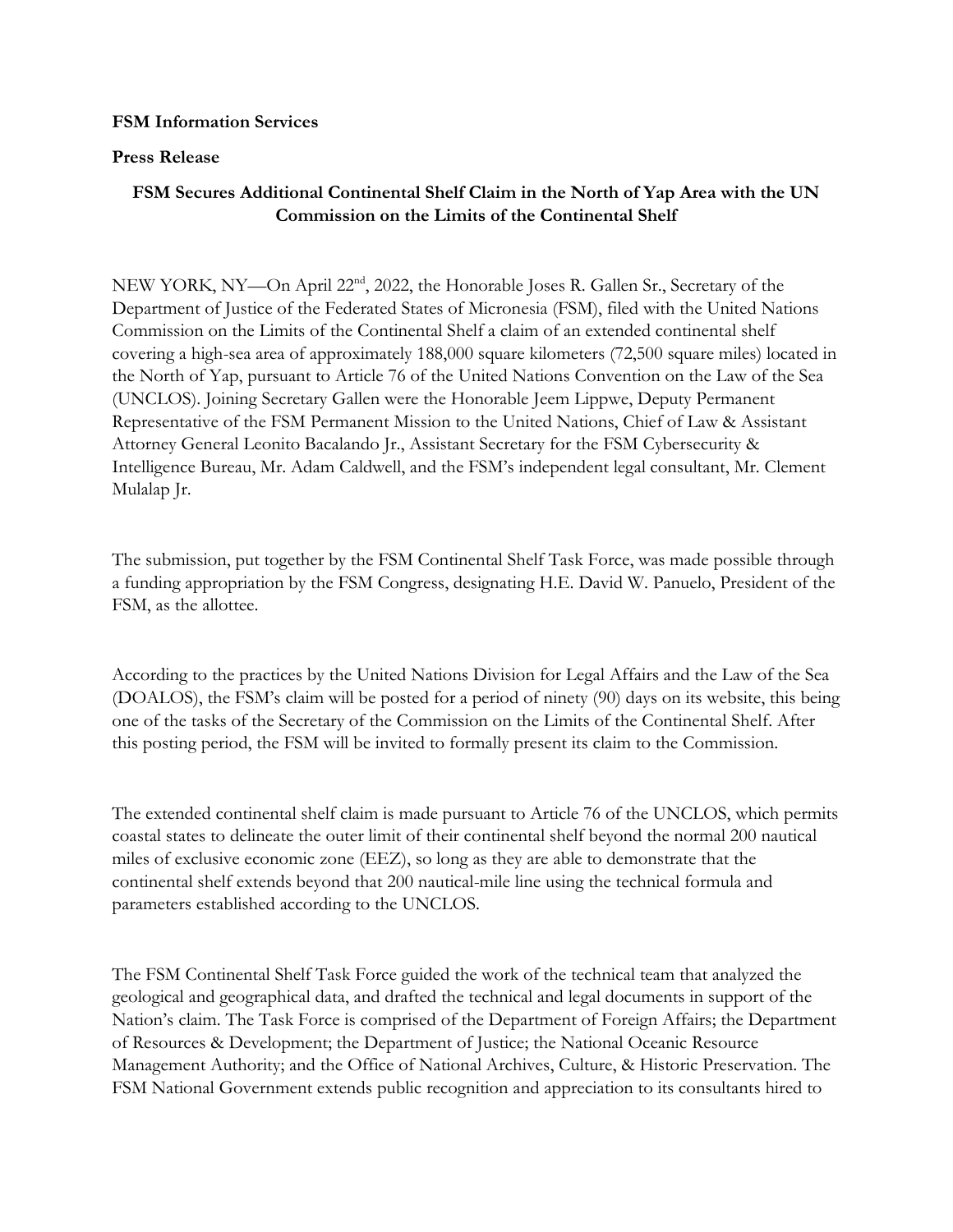assist the Task Force, Dr. Alain Murphy and Mr. Scott Sweet, a geologist and GIS expert respectively.

This partial submission by the FSM is the fourth area of interest for the Nation. Other areas claimed by the FSM are the Mussau Ridge; the Eauripik Rise; and the Ontong Java Plateau, which was a joint submission by the FSM, Papua New Guinea, and Solomon Islands.

The FSM National Government is cognizant that other countries have lodged overlapping claims over the North of Yap Area i.e. the Republic of Palau and Japan. Palau and Japan have also lodged their respective claims, which were also received by the Commission. The FSM consulted interested countries prior to its filing on April 22<sup>nd</sup>, and to date no objection has been received. According to the Rules of Procedure of the Commission, a submission involving an overlapping claim may still be considered for as long as it is without prejudice to the question of delimitation of the continental shelf between States with opposite or adjacent coasts.

Regardless of any possible outcome involving this specific issue, the FSM National Government is resolved to ensure its diplomatic relations with Palau and Japan remain stronger than can be measured or described, as the FSM has a Kizuna (special bond) with the People and Government of Japan, and Palau is part of the family of sovereign Micronesian countries.

Continental shelves have been gaining increasing interest in recent years, and this is predicated on the premise that the seabed and subsoil in these areas could one day prove to be an important source of natural resources. Persons predisposed towards the utilization of monetizing these resources would describe that continental shelves, to potentially include the FSM's claim in the North of Yap Area, could be host to numerous rare Earth metals, which are critical components for semiconductors, smartphones, solar panels, oil, petroleum, and other natural resources. It is the intention of the FSM National Government, however, to secure its claims in part so the FSM can ensure the territory is protected from deep-sea mining and other activity that poses the risk of providing economic benefit at the cost of environmental destruction.

"That's why this claim is so important," President Panuelo said in a statement. "Without this claim being made by the FSM, the rare opportunity to increase the FSM's seabed territory under the UNCLOS might be lost permanently. This monumental accomplishment, using international law as a legal basis for extending the sovereign rights of our Nation to the high-sea areas, and the rich seabed resources thereof that rightfully belong to the present and future generations of citizens of the FSM. This submission is a concrete example of how we take actions today for our Nation's prosperity tomorrow."